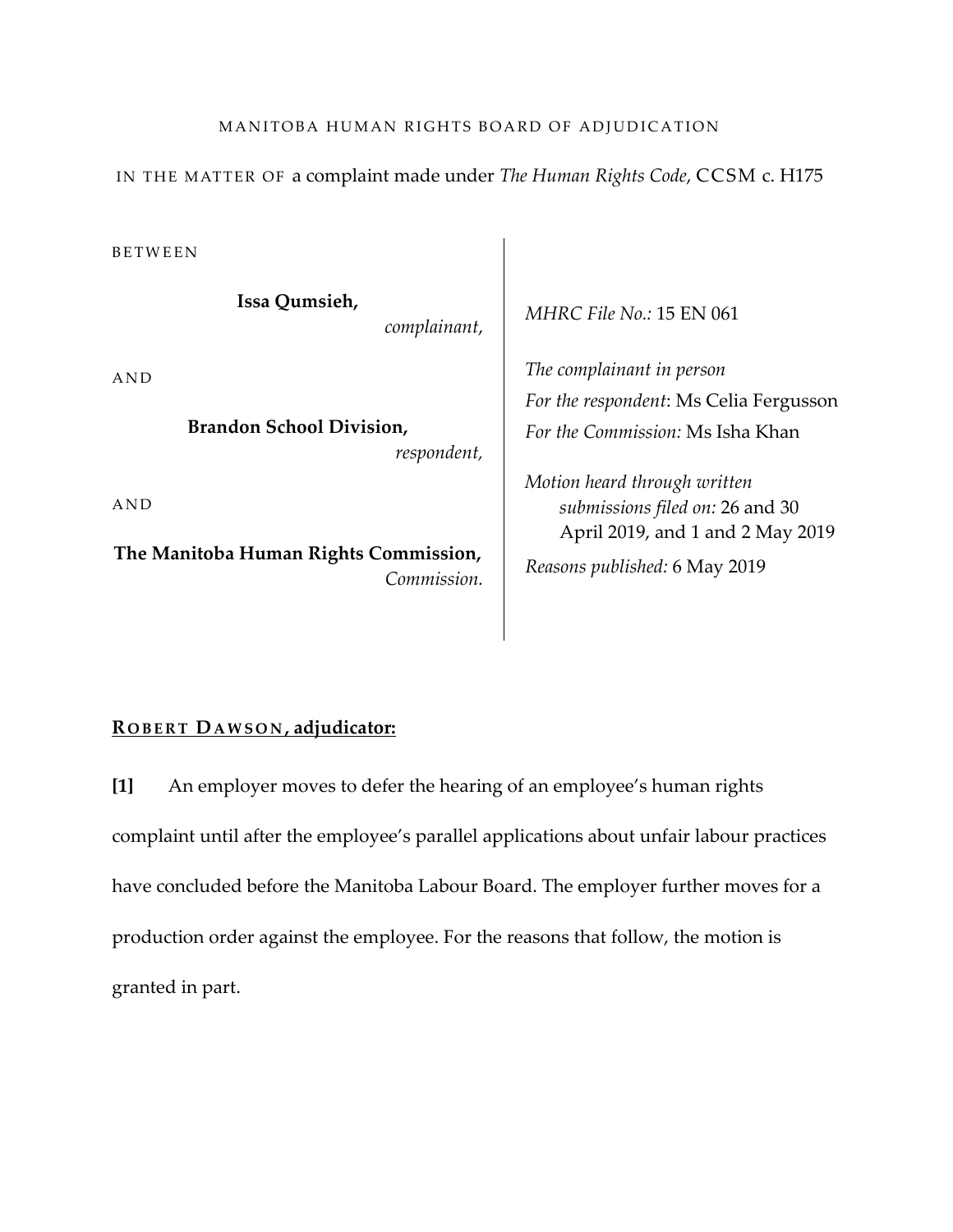# **Background**

**[2]** The complainant, Mr Qumsieh, began employment as a custodian with the respondent Brandon School Division in 1994. He is a Palestinian who emigrated to Canada, and he alleges that, throughout his employment, his co-workers have harassed him on the basis of his ancestry, country of origin, and religion. He further alleges that, despite complaints, his employer did nothing to stop or investigate the harassment. More or less since mid-2013, Mr Qumsieh has been away from work on medical leave.

**[3]** At all material times, Mr Qumsieh has been a member of a union, and a collective bargaining agreement has governed his employment.

**[4]** Mr Qumsieh filed a human rights complaint on or about 10 February 2015, in which he detailed these allegations. Three years later, the Commission referred to adjudication only part of the complaint; namely, the allegation that the Brandon School Division had failed to take reasonable steps to terminate the harassment of its employee, Mr Qumsieh. On 26 November 2018, the Chief Adjudicator designated me as the Board of Adjudication that would hear and decide the complaint. After a prehearing conference on 11 December 2018, I directed that the hearing of the complaint would begin on 10 June 2019.

**[5]** On or about 25 March 2019, Mr Qumsieh complained to the Manitoba Labour Board that the Brandon School Division had engaged in unfair labour practices; namely, it had not investigated his complaints of workplace harassment. At the same time, Mr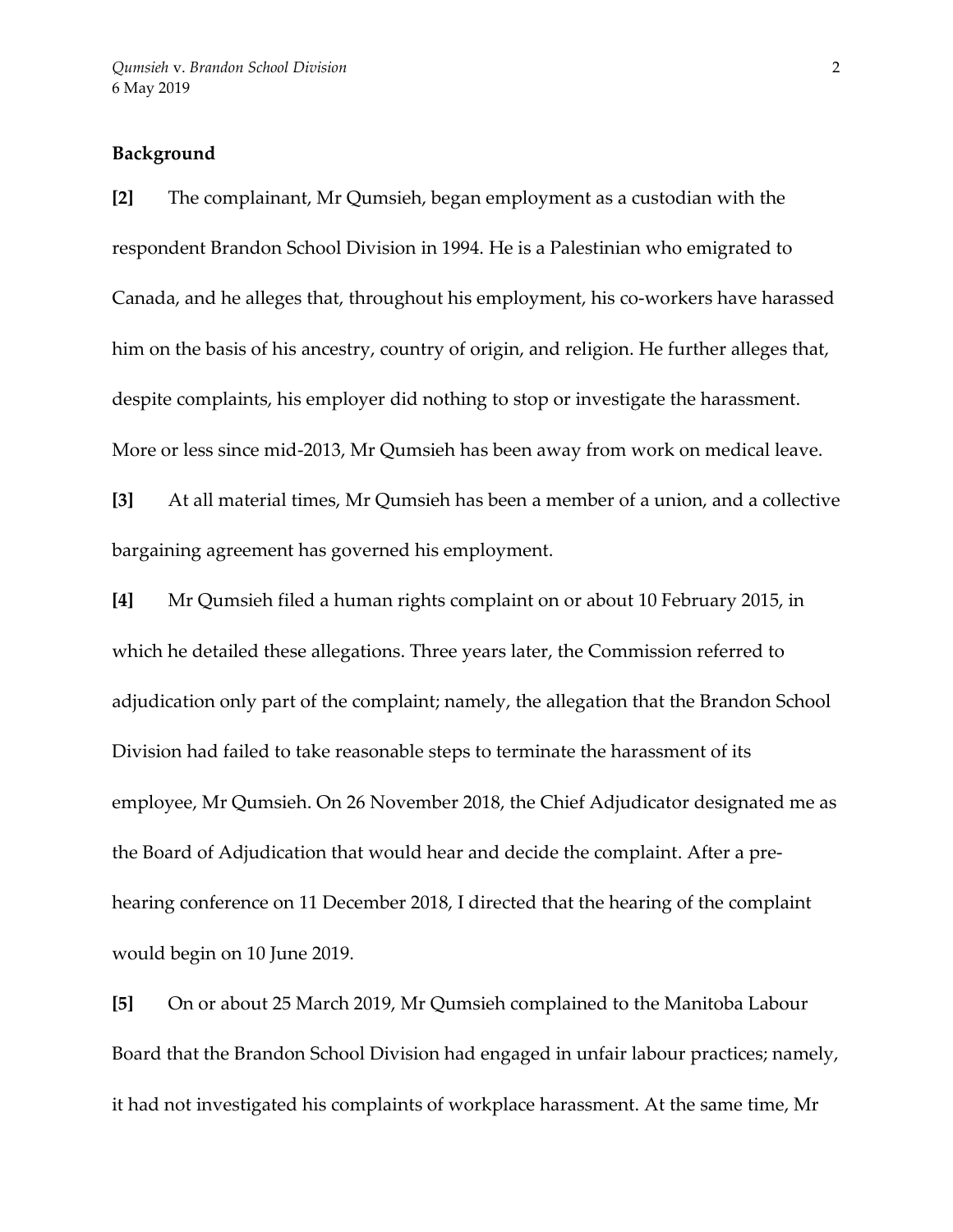Qumsieh filed a related complaint against his union, because it had not advanced a grievance on his behalf.

**[6]** The respondent brought the instant motion on 18 April 2019, seeking an order that would stay the hearing of Mr Qumsieh's human rights complaint until the Manitoba Labour Board had disposed of his complaints about unfair labour practices . The respondent's motion also seeks an order that would require the complainant to produce certain documents. I invited the parties to make written submissions on the motion, and all of them did.

#### **Arguments of the parties**

**[7]** The respondent argued in support of its motion that the hearing of the instant human rights complaint would be an abuse of process unless I delayed the hearing until the Manitoba Labour Board had disposed of the applications that the complainant has recently filed in that forum. For the purpose of this motion, the respondent acknowledged that a human rights adjudicator and a labour arbitrator have concurrent jurisdiction over the instant dispute. However, the respondent submitted that the Manitoba Labour Board is the more suitable forum. In support of this conclusion, the respondent suggested that the issues arising from the Manitoba Labour Board applications include all of the issues that would likely be considered in a human rights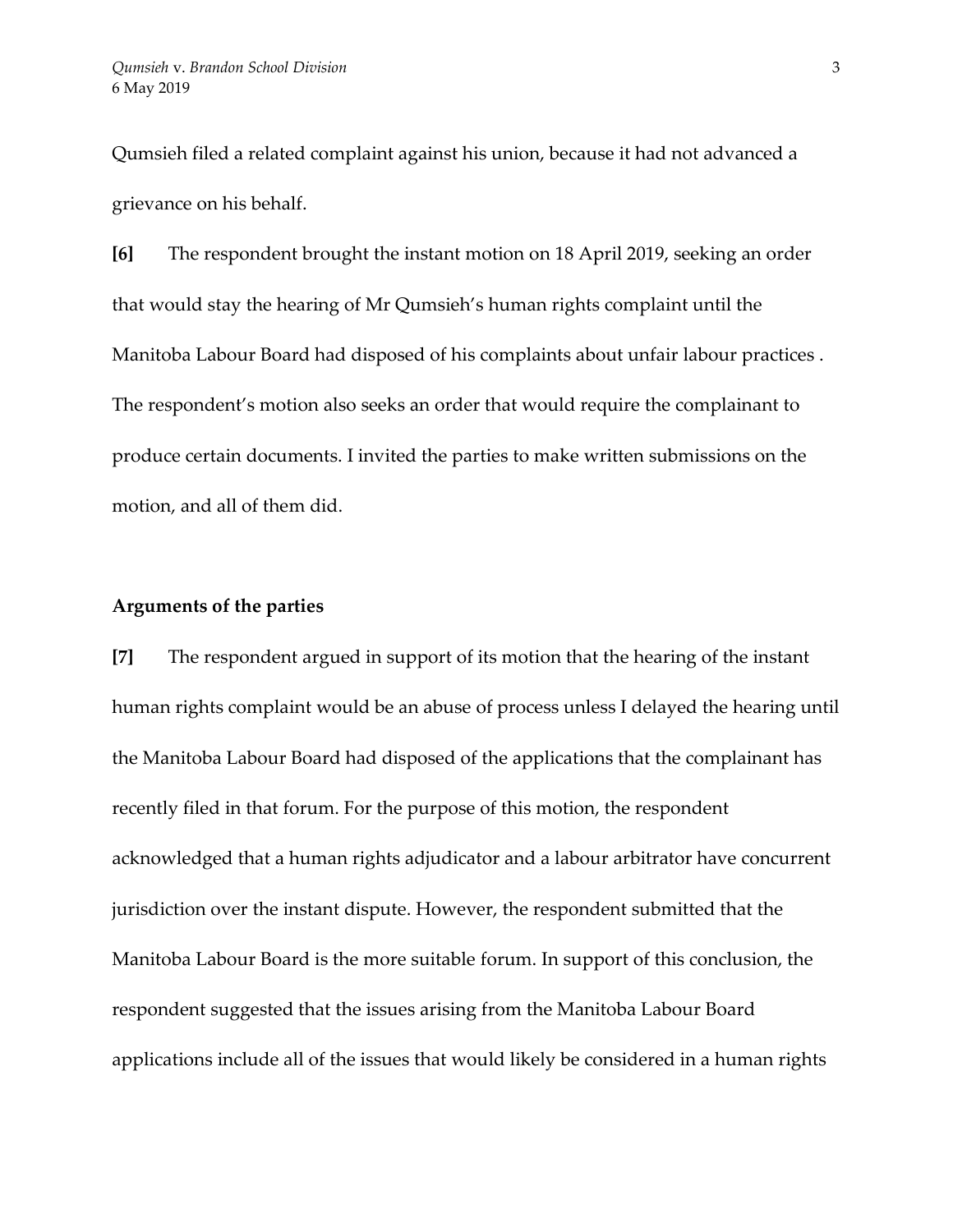adjudication; however, the respondent added that a human rights hearing would not consider all of the issues that arise from the Manitoba Labour Board applications. The respondent further noted that the union would be a party to the proceedings before the Manitoba Labour Board, and the respondent expected that this addition would broaden the defences that the employer could advance in the face of the allegations that the employee has brought. Moreover, the respondent underlined that different remedial powers are available before the Manitoba Labour Board, including the authority to compel the union to proceed with a grievance of Mr Qumsieh's complaint. The respondent also worried about the duplicative resources that it would require in order to defend parallel proceedings. Lastly, the respondent mentioned the unwelcome risk of inconsistent outcomes, which could result if the proceedings unfolded before both tribunals.

**[8]** For its part, the Commission agreed with the respondent, arguing that the hearing of the instant human rights complaint should be deferred until the Manitoba Labour Board had disposed of the proceedings that the complainant has recently there commenced. Although it recognized that a human rights adjudicator and a labour arbitrator have concurrent jurisdiction over the instant dispute, the Commission submitted that I should decline to exercise my jurisdiction, because the facts that would support the human rights complaint are inextricably connected to the subject matter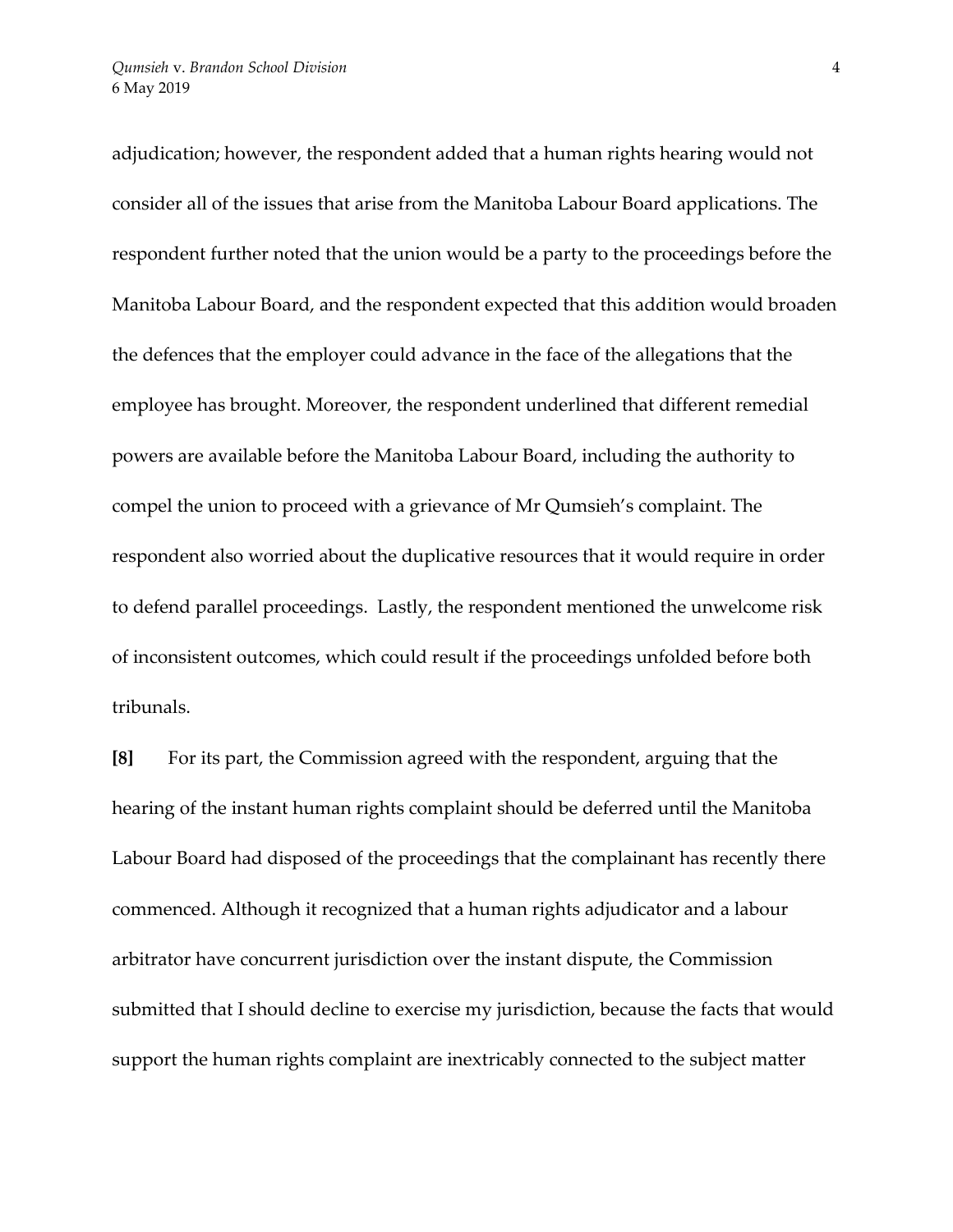that comprises the applications currently before the Manitoba Labour Board. The Commission submitted that such an approach would respect the doctrine of issue estoppel, avoid a multiplicity of proceedings, and preserve the integrity of the adjudicative process.

**[9]** In reply, the complainant argued that his human rights complaint is distinct from the applications filed with the Manitoba Labour Board. He characterized the latter as a claim for retroactive pay and benefits, while he submitted that his human rights complaint sought redress for discrimination and resulting injury to dignity. Moreover, he explained that, at the time of filing his applications with the Manitoba Labour Board, it was his impression that those proceedings could not affect his human rights complaint.

# **Analysis and decision**

## *The motion to defer the human rights hearing*

**[10]** Sub-section 39(1) of *The Human Rights Code*, CCSM c. H175 (the *Code*), requires an adjudicator to "convene and complete the hearing [of a complaint] without undue delay". An interpretation of this statutory direction is set out in *Blatz* v. *4L Communications Inc.* et al., 2012 CanLII 42311 (MB Human Rights Bd of Adjudication)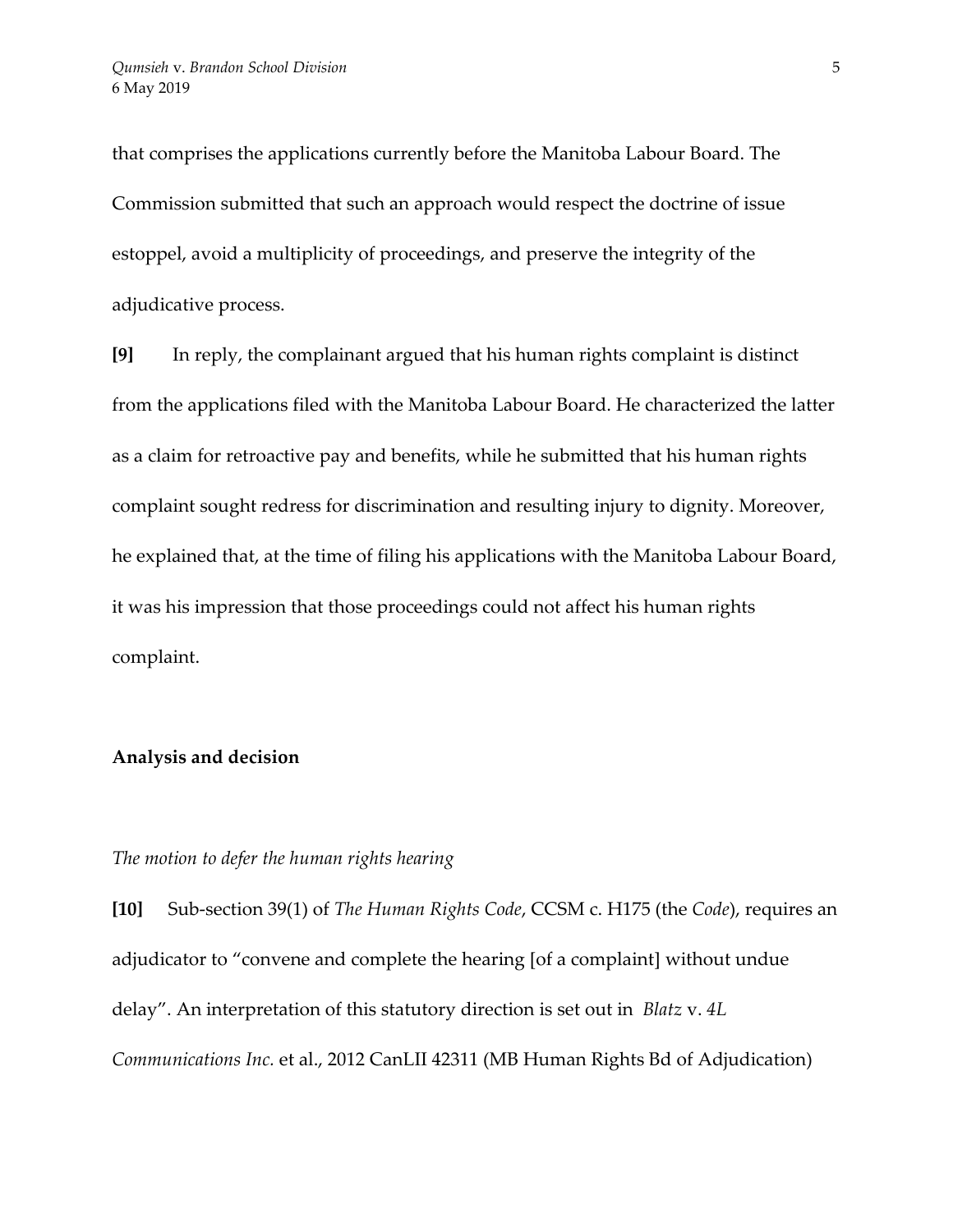("*Blatz*"). In that case, an employee had first sued for wrongful dismissal in the courts. While that litigation unfolded, the employee had then filed a human rights complaint, which prompted the employer to seek the deferral of the human rights proceedings in favour of the court action. In granting the motion to defer, I concluded at para. 15 of *Blatz* that, despite its urging to proceed without undue delay, the *Code* nonetheless anticipates that an adjudicator may "defer the hearing of a complaint, provided that the resulting delay is not undue".

**[11]** *Blatz* also held at para. 19 that, in determining whether such a deferral would constitute an undue delay, an adjudicator should engage in "the balancing of factors, such as… instant, institutional, and policy considerations", where those considerations were defined as:

1. Instant considerations, which relate to the specific proceedings that give rise to the motion to defer.

2. Institutional considerations, which form the general backdrop against which the motion is brought. At an institutional level, factors include an aim to ensure fairness, show respect for the participants, and promote integrity in the administration of justice.

3. Considerations of policy, which take into account the principles, intent, and purposes that underlie the legislative framework within which human rights proceedings generally unfold.

**[12]** As set out below, my application of these factors has convinced me that I should exercise my discretion to defer the hearing of the instant complaint. I find that, although a deferral of the hearing would result in delay pending disposition of the proceedings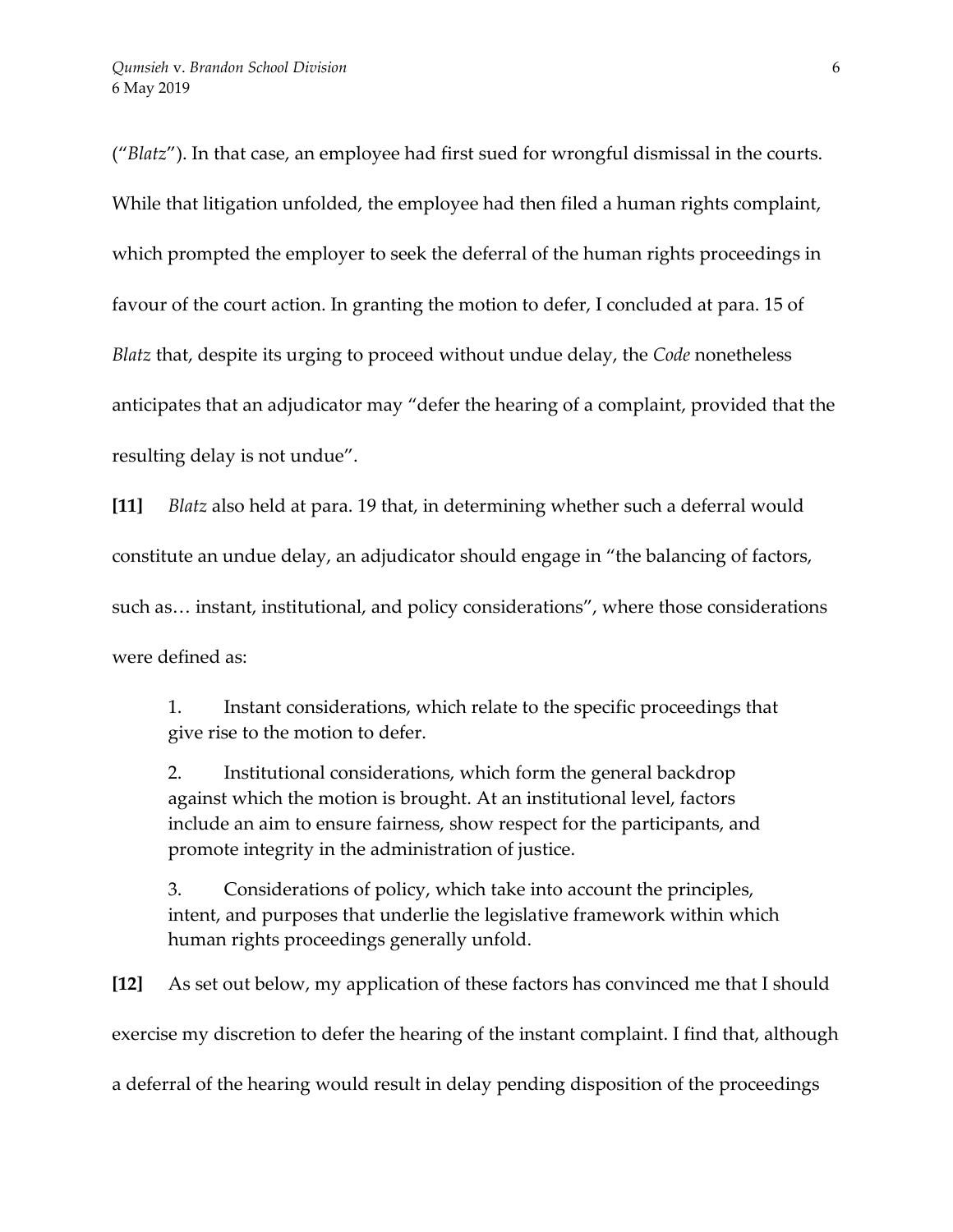before the Manitoba Labour Board, the resulting delay would not be undue in the circumstances of this complaint.

# 1. Instant considerations

**[13]** The submission of the respondent, which I have summarized above, promotes the Manitoba Labour Board as a more suitable forum to decide the human rights issues that arise in the instant dispute. First, it is the opinion of both the respondent and the Commission that, in a hearing of the complaint, the human rights adjudicator would consider a subset of the same facts that comprise the applications to the Manitoba Labour Board. The complainant disagreed, and he sharply contrasted the proceedings now before the two decision-making forums. He submitted that the human rights complaint deals with an alleged injury to his dignity, while the complaints about unfair labour practices chiefly seek to recover his retroactive pay. As such, the complainant contended that the proceedings in the two forums are unconnected. I disagree with this characterization. From the complaints that he has filed with the Manitoba Human Rights Commission and the Manitoba Labour Board, the allegations appear to be very similar, if not substantially identical: in that part of his original human rights complaint that the Commission has referred to adjudication, the complainant alleged that the respondent has purportedly failed to take reasonable steps in order to terminate the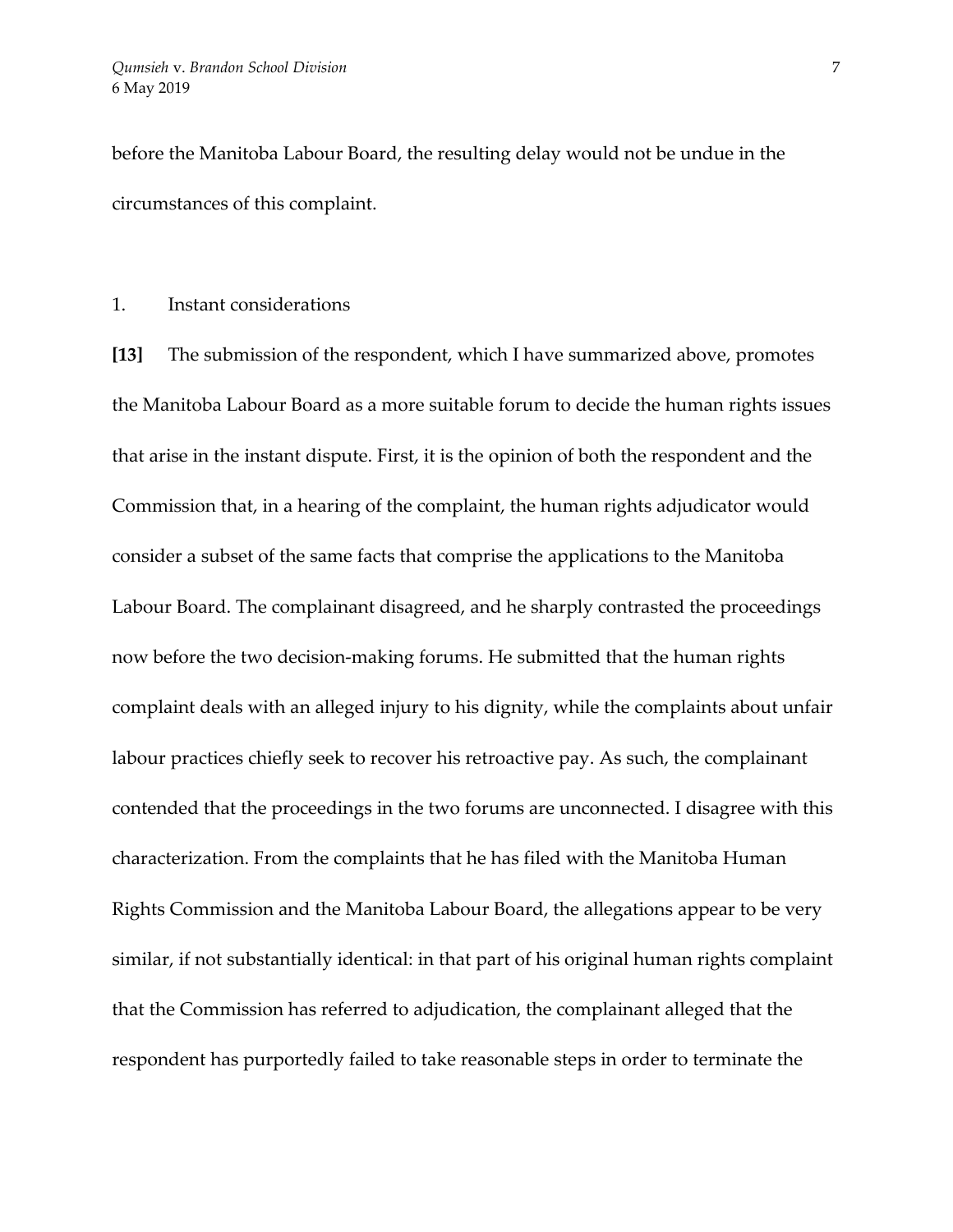workplace harassment that he says he has endured, while the applications to the Manitoba Labour Board are founded upon the allegation that the respondent "declined to investigate the harassment complaints that was [*sic*] filed". I reject the complainant's characterization of the instant dispute, and I prefer to rely upon the assessment offered by experienced counsel for the respondent and the Commission. Accordingly, I conclude that, if the human rights adjudication were to proceed and result in a disposition of the human rights complaint, the same subject matter would be revisited in the proceedings before Manitoba Labour Board when that forum would in turn take up the broader issues that go beyond the human rights complaint.

**[14]** A second consideration arises from the involvement of the union in the proceedings before the Manitoba Labour Board. The union is not a party to the human rights adjudication, nor am I currently aware of grounds that would warrant its addition to the adjudicative process before me. The respondent submitted that the absence of the union limits the possible defences that it could advance in the face of the allegations. I am not satisfied that this arguable advantage is especially compelling. The Legislature has devised the human rights adjudicative framework in a way that deliberately confines the scope of a hearing in order to achieve specific public policy ends. These restrictions might have the effect of limiting the respondent's available defences. However, if this were the only consideration before me, it would surely be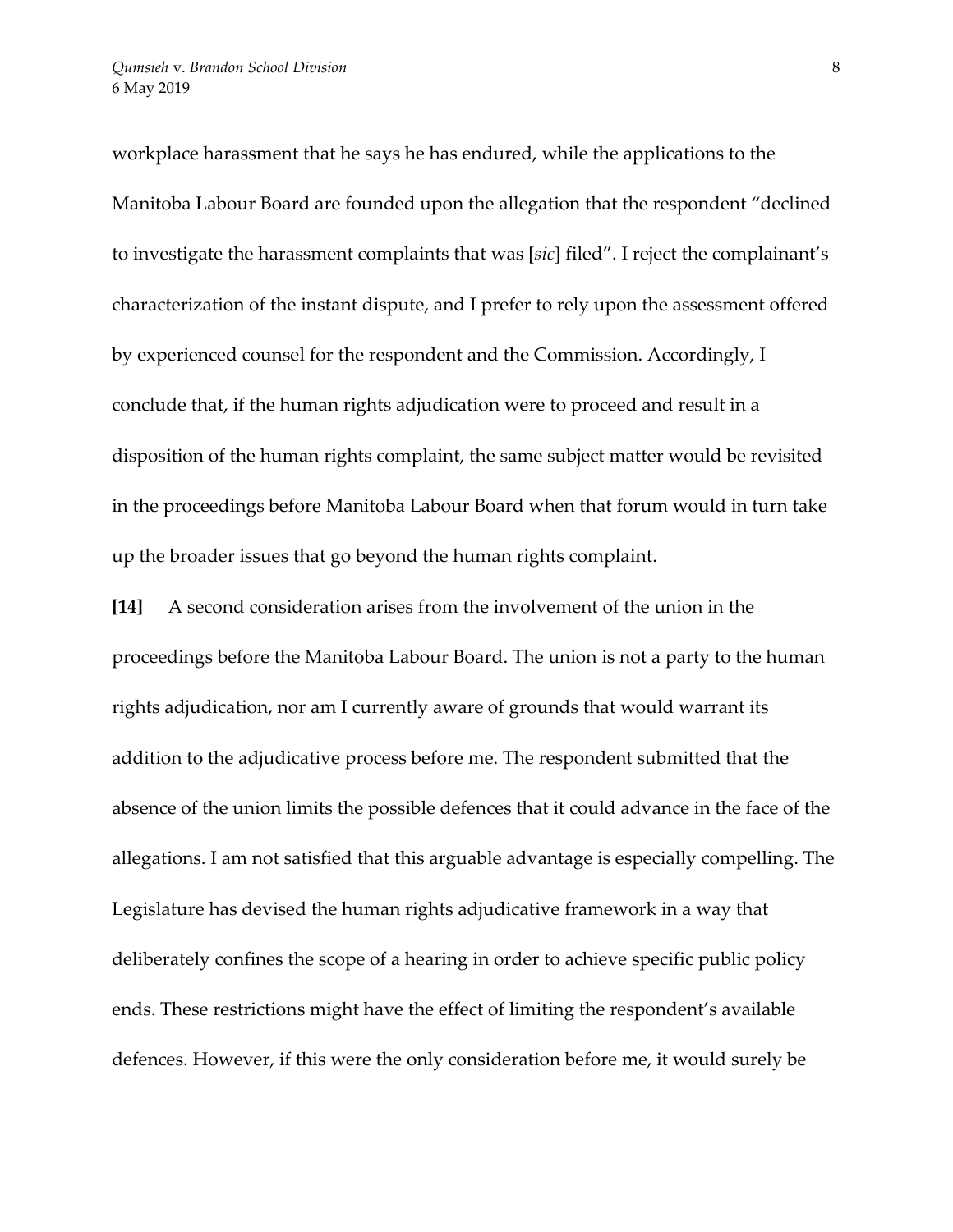wrong to prefer another decision-making forum only as a means to defeat legislative intent. I nevertheless take the respondent's point that, if the instant dispute were before the Manitoba Labour Board, a broader, and arguably better, understanding of responsibility could emerge.

**[15]** Another difference forms the third consideration that inclines me to defer the hearing of the human rights complaint. In proceedings before the Manitoba Labour Board, available remedial powers include the making of orders that would reinstate the employee or require the union to take up his concerns and advance a grievance on his behalf. A human rights adjudicator has none of these powers, so that such an adjudicator's disposition of the instant dispute might not effectively address the remedial requirements that would especially benefit the complainant.

**[16]** The last instant consideration relates to the current status of the proceedings. While the human rights complaint is scheduled for hearing in little over a month from now, the applications to the Manitoba Labour Board have only recently been filed. Standing alone, this consideration would overwhelmingly favour a conclusion that the human rights hearing should proceed as scheduled.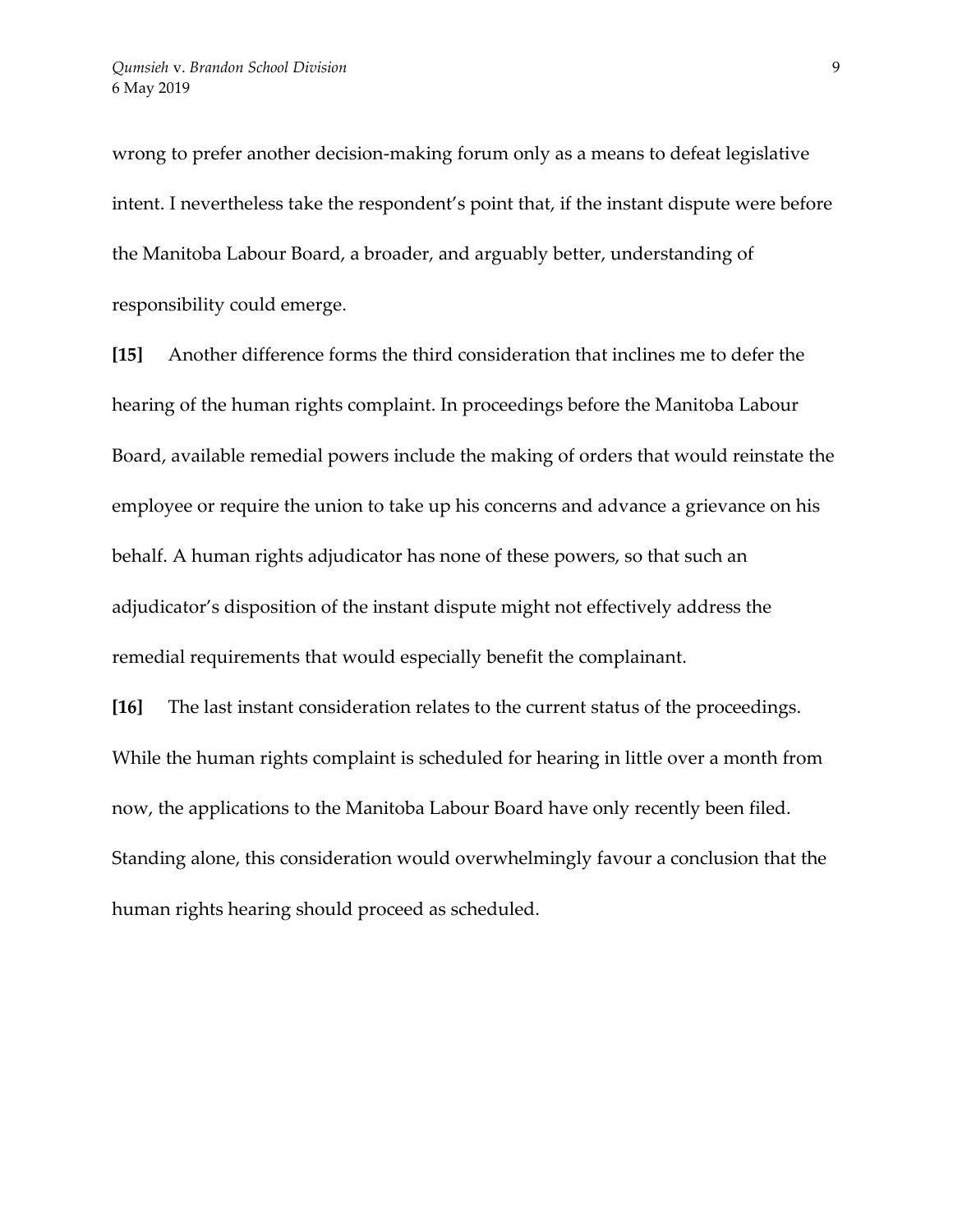2. Institutional considerations

**[17]** Apart from those factors that emerge from the instant proceedings, the next collection of considerations looks at the backdrop against which the respondent's motion is brought.

**[18]** First, the respondent noted that the prospect of parallel proceedings would increase its costs and require a duplication of effort while it defended the employee's complaints in two decision-making forums. As a general rule, duplicative proceedings are to be avoided: *British Columbia (Workers' Compensation Board)* v. *British Columbia (Human Rights Tribunal)*, 2011 SCC 52 at para. 34. Sometimes, duplicative proceedings betray a deliberate litigation tactic, by which a party seeks to apply pressure in the hope of settling their dispute. Mr Qumsieh filed his applications to the Manitoba Labour Board after the hearing of his human rights complaint had been scheduled. However, I accept Mr Qumsieh's statement that he had been under the impression that the Manitoba Labour Board filings would have no effect upon his human rights complaint. He now realizes that his understanding was wrong and that the filings invited the instant motion.

**[19]** Because these parallel proceedings arise out of the same dispute, a second institutional consideration derives from the prospect that different findings of fact, interpretations, and outcomes could result in each forum. While it is likely that the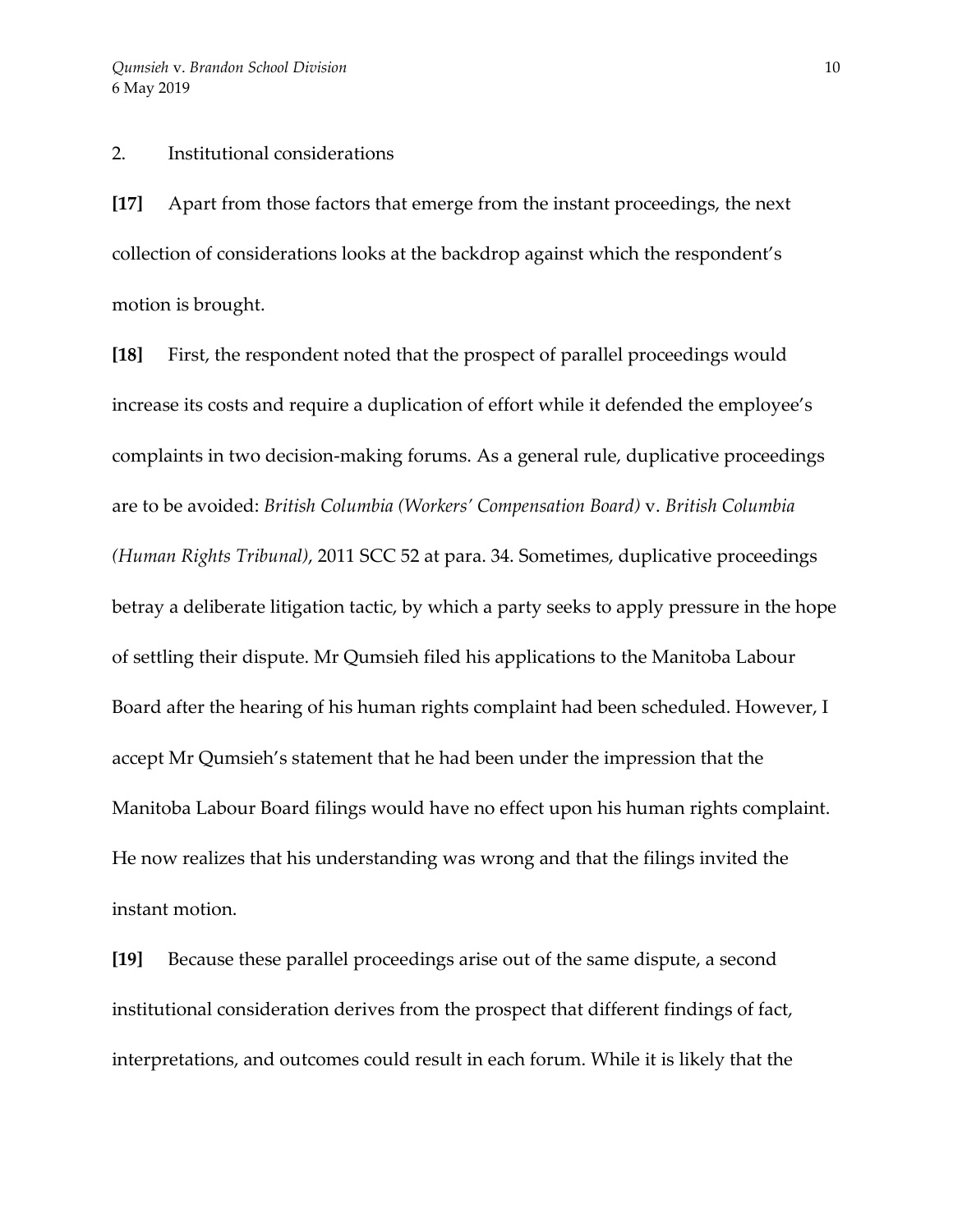doctrine of issue estoppel would intervene before conflicting outcomes were published, there is "a public interest in the avoidance of… potential inconsistent results": *British Columbia (Attorney General)* v. *Malik*, 2011 SCC 18 at para 40.

**[20]** Issue estoppel could introduce complications where, despite the disposition of the instant human rights complaint by a human rights adjudicator, unsettled labour law issues still remained. The proceedings before the Manitoba Labour Board would then be forced to snake their way through a minefield of issue estoppel in order to decide those remnant issues. The hazard would increase, because, as noted above, the evidence in the human rights adjudication would likely return in the context of the applications to the Manitoba Labour Board.

## 3. Considerations of policy

**[21]** The preamble to the *Code* explains that the Legislature intended the human rights framework to go beyond the resolution of disputes between two parties. The *Code* expressly recognizes the legitimate interest of the public whenever a human rights complaint comes forward. In addition to settling the specific dispute, the *Code* ambitiously aims to promote a society that respects the dignity of every individual. Accordingly, the remedial powers of a human rights adjudicator have different public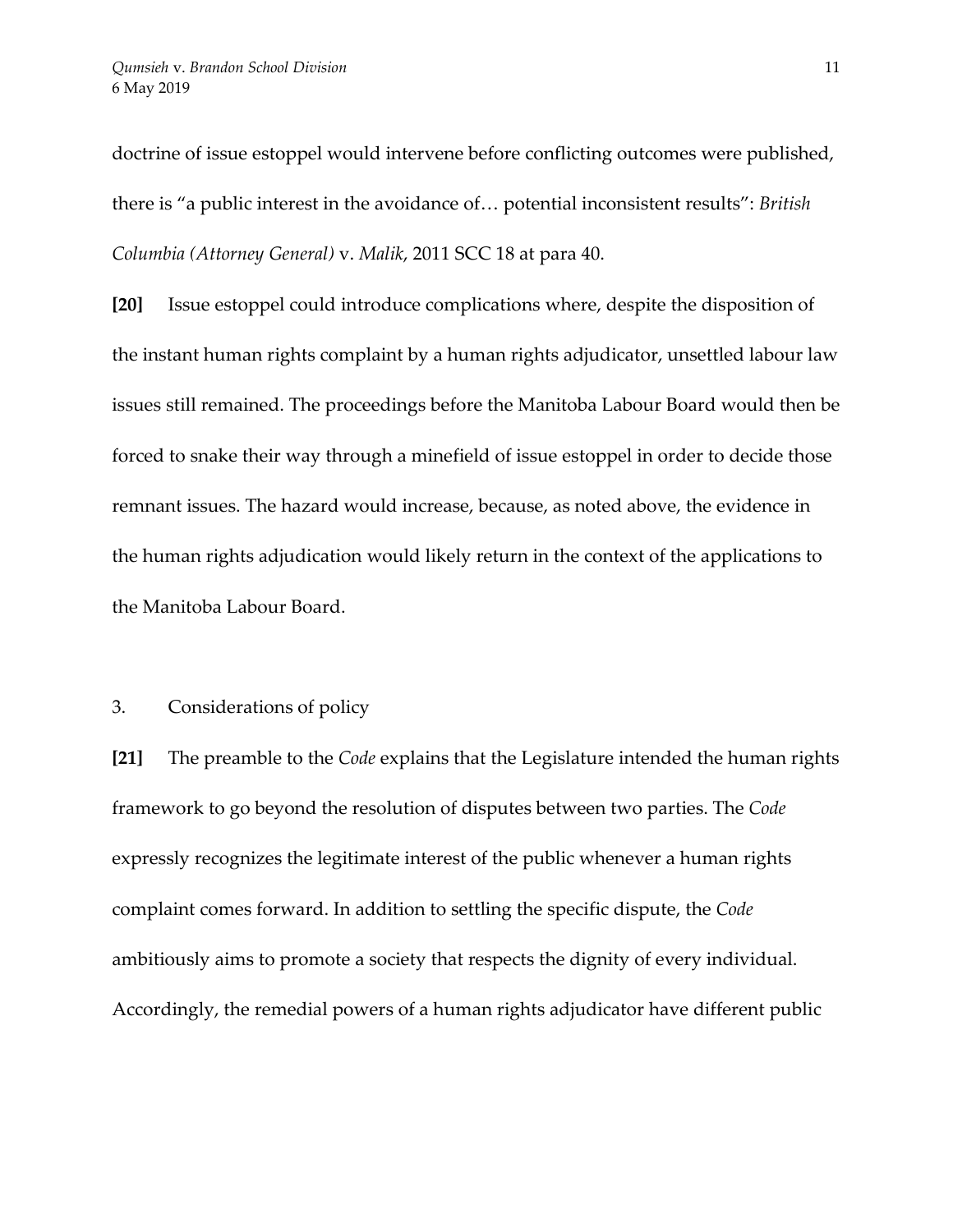policy functions than those that could determine an application to the Manitoba Labour Board.

Balancing the considerations

**[22]** There is no doubt that the Legislature has clearly set out the importance of the human rights adjudication process within the justice system. Nevertheless, a balancing of the competing factors leads to a conclusion that an undue delay would not arise from a deferral of the hearing of the instant human rights complaint. A human rights adjudicator would not decide all aspects of the dispute. Moreover, such an adjudicator would not have the necessary remedial powers to address all aspects of the dispute. On the other, proceedings before the Manitoba Labour Board could decide all aspects of the dispute, including the issues relating to human rights. Similarly, Manitoba Labour Board decision-makers would possess the remedial powers to address all aspects of the dispute. By allowing the instant dispute to proceed through the Manitoba Labour Board, the parties avoid the duplication of resources. Moreover, the prospect of issue estoppel is set aside. I therefore find that a deferral of the human rights complaint is appropriate in the instant circumstances, and I conclude that the resulting delay would not be undue.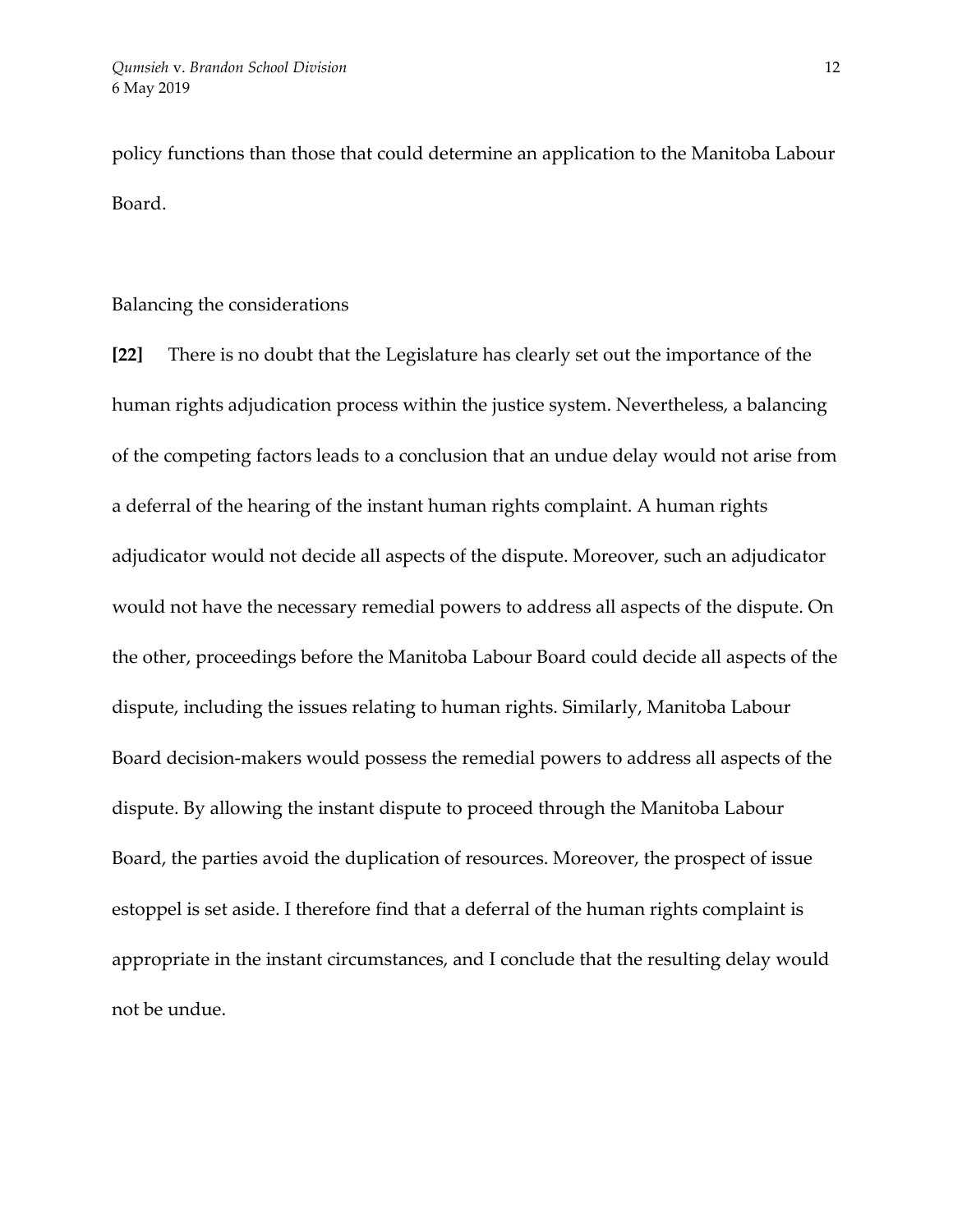**[23]** The complainant should understand that a deferral is not a dismissal. In granting the respondent's motion, the human rights complaint has not been terminated. Its hearing has only been paused while another decision-making forum considers the instant dispute. However, the deferral must not be open-ended. The *Code* precludes that undue delay would be the result.

**[24]** Accordingly, I grant an eighteen-month deferral of the hearing of the instant human rights complaint. During that interval, the Manitoba Labour Board is expected to have assessed the applications that Mr Qumsieh had filed. It is conceivable that the Manitoba Labour Board might summarily dismiss those applications, in which case any party to the instant human rights complain may apply for an abridgment or termination of the deferral even before the eighteen months have elapsed. At the same time, the Manitoba Labour Board might take up Mr Qumsieh's applications and, within the eighteen-month deferral, show progress towards a final disposition of those complaints about unfair labour practices. In such an instance, any party may move to extend the initial eighteen-month deferral period. At all times, the human rights adjudication process remains a backstop for the assurance and protection of the complainant.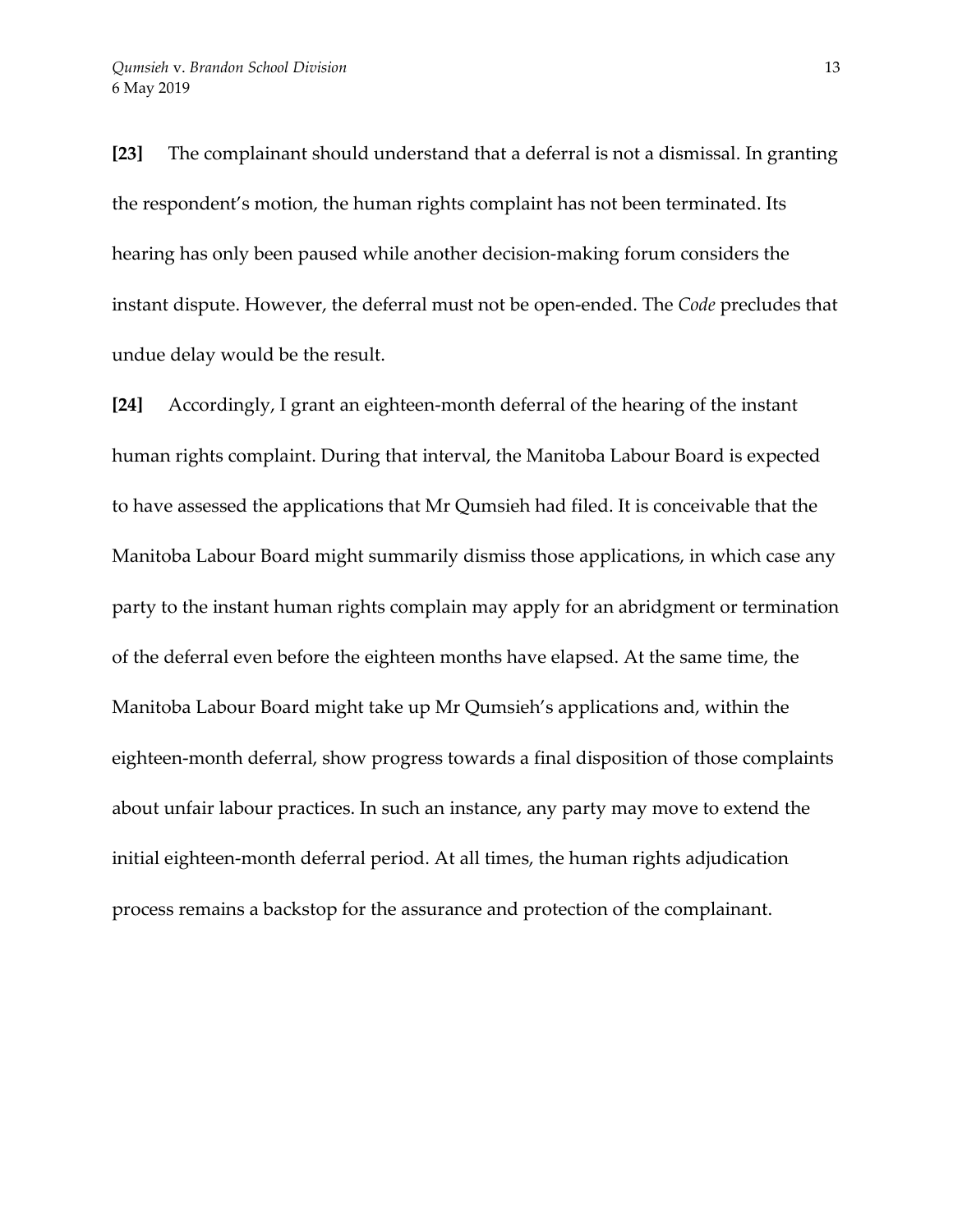#### A digression on jurisdiction

**[25]** Manitoba law does not automatically reserve for human rights adjudicators an exclusive jurisdiction over human rights disputes. The *Code* is "a statute of general application to all administrative decision-makers in Manitoba": *Northern Regional Health Authority* v. *Manitoba Human Rights Commission* et al, 2017 MBCA 98 ("*Horrocks"*) at para. 68, leave to appeal to SCC requested. Where they do not transcend the "meaning, application, or alleged violation" of the collective bargaining agreement, human rights issues fall within the exclusive jurisdiction of a labour arbitrator: *Horrocks* at para. 67. In the instant dispute, the governing collective bargaining agreement provides that

[t]here shall be no discrimination, interference, restriction or coercion exercised or practised with respect to any employee by reason of race, nationality, religion, colour, sex, including pregnancy, age, marital status, physical handicap, ethnic or national origin, sexual orientation, ancestry, political beliefs, or for any other reason defined in *[T]he Human Rights Code*, or by reason of membership or non-membership in the Union.

Therefore, it is arguable that a human rights adjudicator has no jurisdiction to decide the instant human rights complaint. The definitive answer depends upon whether this dispute transcends the collective bargaining agreement. However, for the purpose of this motion, the parties have deliberately chosen to proceed upon the stated assumption that a human rights adjudicator and a labour arbitrator share concurrent jurisdiction over the instant dispute. Indeed, the respondent expressly reserved the option to argue the point later in these proceedings. Accordingly, these reasons have not tested whether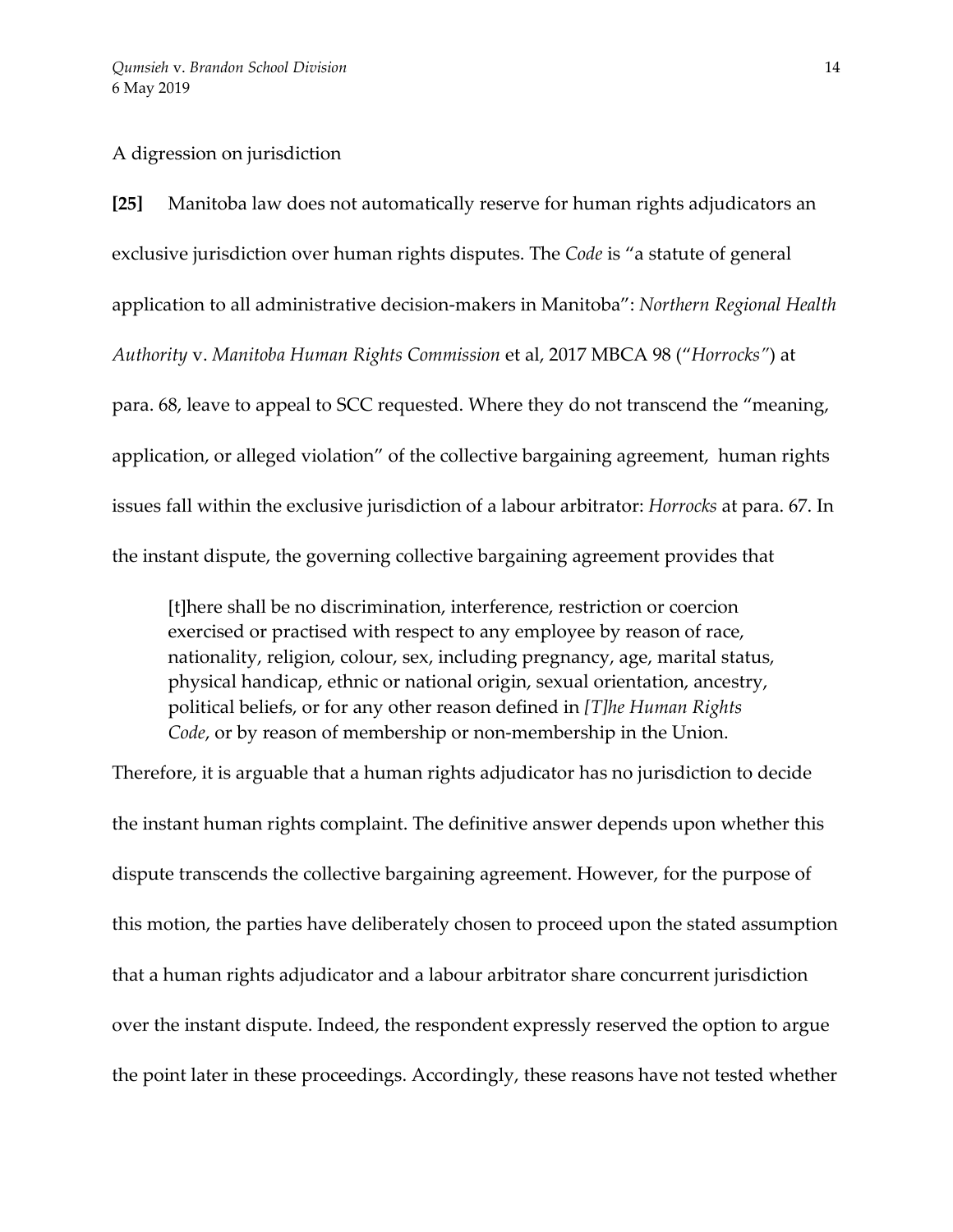the instant dispute relates to the "meaning, application, or alleged violation" of the collective bargaining agreement, or whether it transcends the agreement and engages the public policy that underlies the *Code*.

## *The motion for a production order*

**[26]** The respondent moves for an order that would require the complainant to produce certain documents. The respondent asserts that they are relevant to the hearing of the complaint. However, having granted the respondent's motion for a deferral, the hearing of the instant complaint is not imminent. Indeed, it might never convene if the Manitoba Labour Board decides the human rights issues that underlie the instant complaint.

**[27]** Accordingly, I adjourn *sine die* that part of the respondent's motion which seeks a production order against the complainant.

# **Decision and order**

- **[28]** For the reasons set out above, the motion is granted in part.
- **[29]** I order that
	- a. the hearing of the instant complaint is deferred until no later than 6 November 2020, pending the disposition of two applications that the